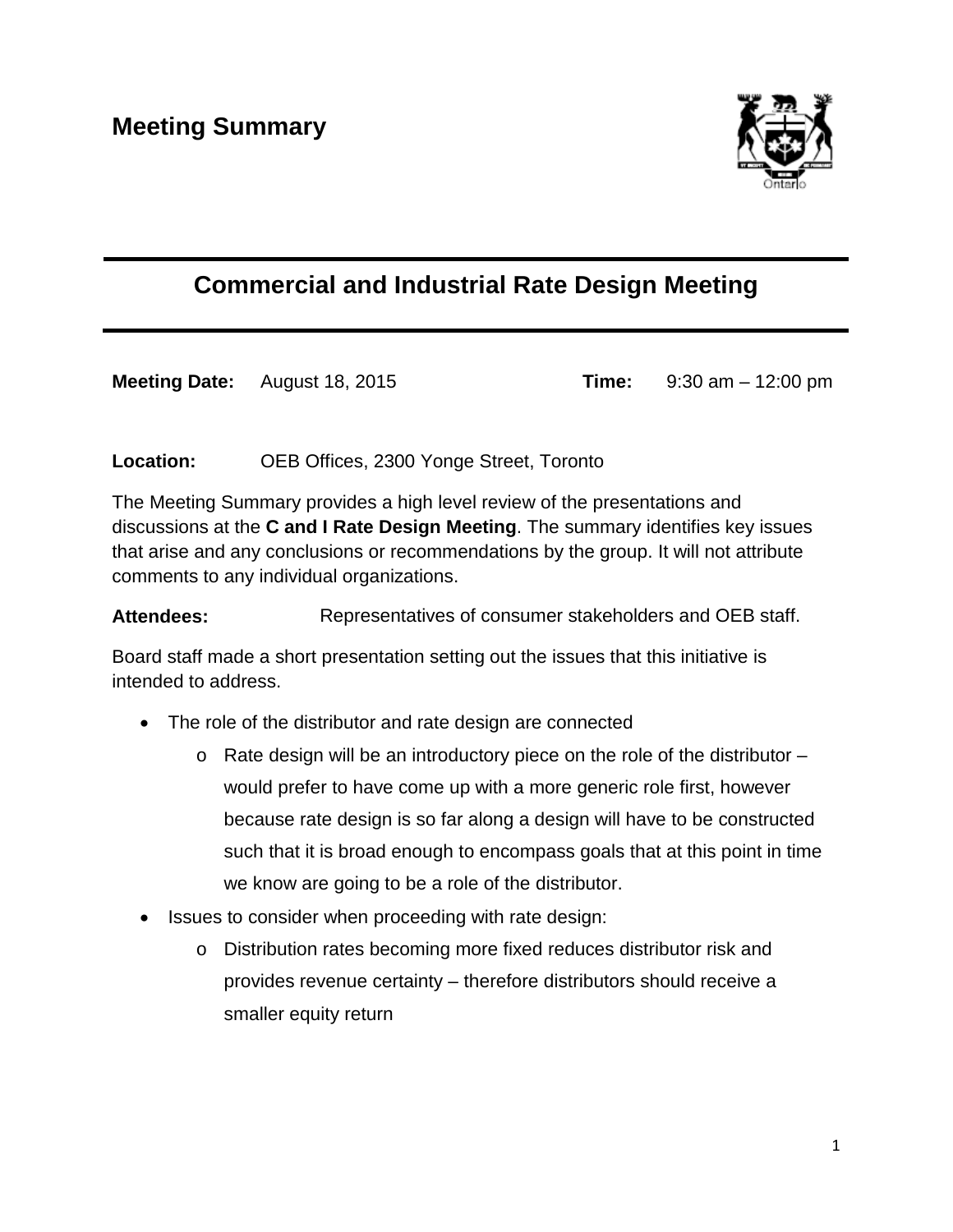- $\circ$  Greater assessment of productivity data the OEB is using in its IRM model to determine what will be appropriate – specifically productivity adjusted for output
- o Still have to determine the what will be a fair amount for C and I customers, the Board has indicated that C and I customers will not be going to a fully fixed rate
- o One objective for rate design should be to align interests of utilities and customers - investment needs to be driven in a way by what assets are needed for what needs and what alternatives are within those needs (e.g., distributed energy)
- o A major goal is to encourage avoidance of unnecessary costs, without disincenting appropriate investments in the system
- o Distributed generation is one of the issues that rate design change is intended to address
- $\circ$  The Board is open to reconsider some of the policies that are at the core of the current rate design, including whether rates should be paid only by loads and how ancillary service costs should be recovered in respect to generation at the distribution level.
- o Contracted capacity was suggested as an option. Internet and cable services were discussed as examples where customers pay for "capacity".
- o Contact internet companies to see impact of new pricing plans
- Value in capacity -- want to clarify we want to optimize not necessarily maximize and only way to approach that is think of management of the peak in the provincial energy system and in turn distributor specific energy system
	- o Demand charges are more ideal if the goal is to drive down system peak (e.g., class A customers and how they are reacting to the current Global Adjustment mechanism) – by going with more fixed charges seems like you are giving the customer less control by fixing more of the bill
- Definition of peak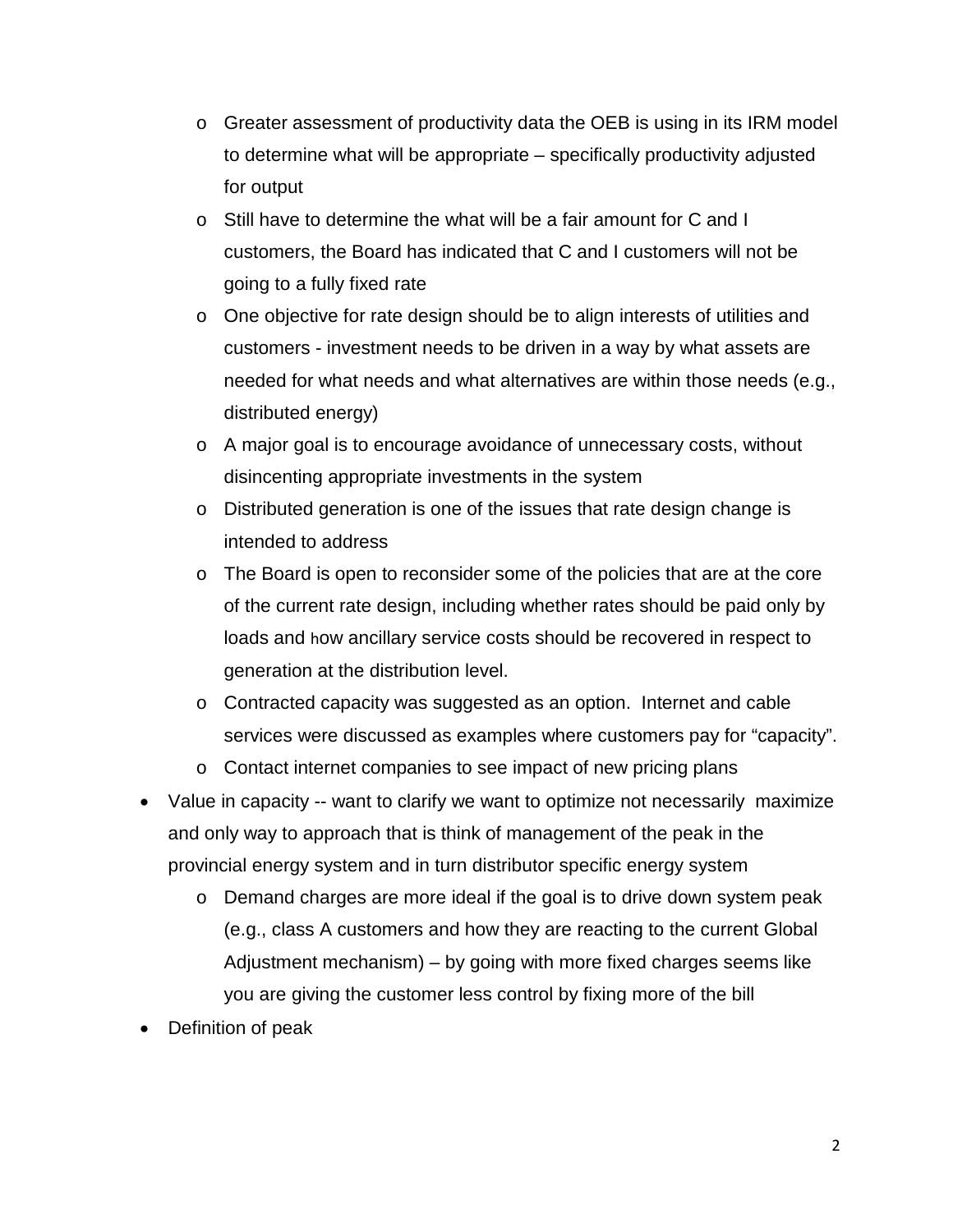- o Utilities incentive should be to lower the load shape subject to the system load shape – no incentive to do anything other than the status quo – prices alone are a weak signal without customer engagement
	- Reference to work by OPower where customer segmentation is performed based on load profile and load factor (Opower is a publicly held Software-as-a-Service company that provides cloudbased software to the utility industry and their customers.)
- OEB should perform a detailed load analysis to ascertain different consumption groups within each customer class
	- o At this point the OEB is trying to maintain current customer classes
	- o OEB should specifically look at and identify total number of 1MW customers and up -- opportunity to incentivize through peak energy management
	- o In order to gain the right efficiencies OEB needs to identify load profiles of all the subgroups within each customer classification
	- o OEB is undertaking some data analysis, but the results will not be available for several months
	- o There was discussion about the type of analysis that might be carried out, and how the data might be made available
- Identification of 'winners' and 'losers' is a critical element as C and I customers will react differently – need to identify how they are going to respond (e.g., energy budget for schools could increase by \$10M and will just approach government for a budget increase to cover it)
	- o Some stakeholders expressed serious concerns about the bill impacts of increasing the fixed charge component, as well as the rate discontinuity at the class boundary
	- o A move to increased fixed charges, but not a fully fixed rate, is among the options being considered
- Participants do not believe that the OEB should be leading communication strategies for this project – utilities should be if they want guaranteed revenue certainty